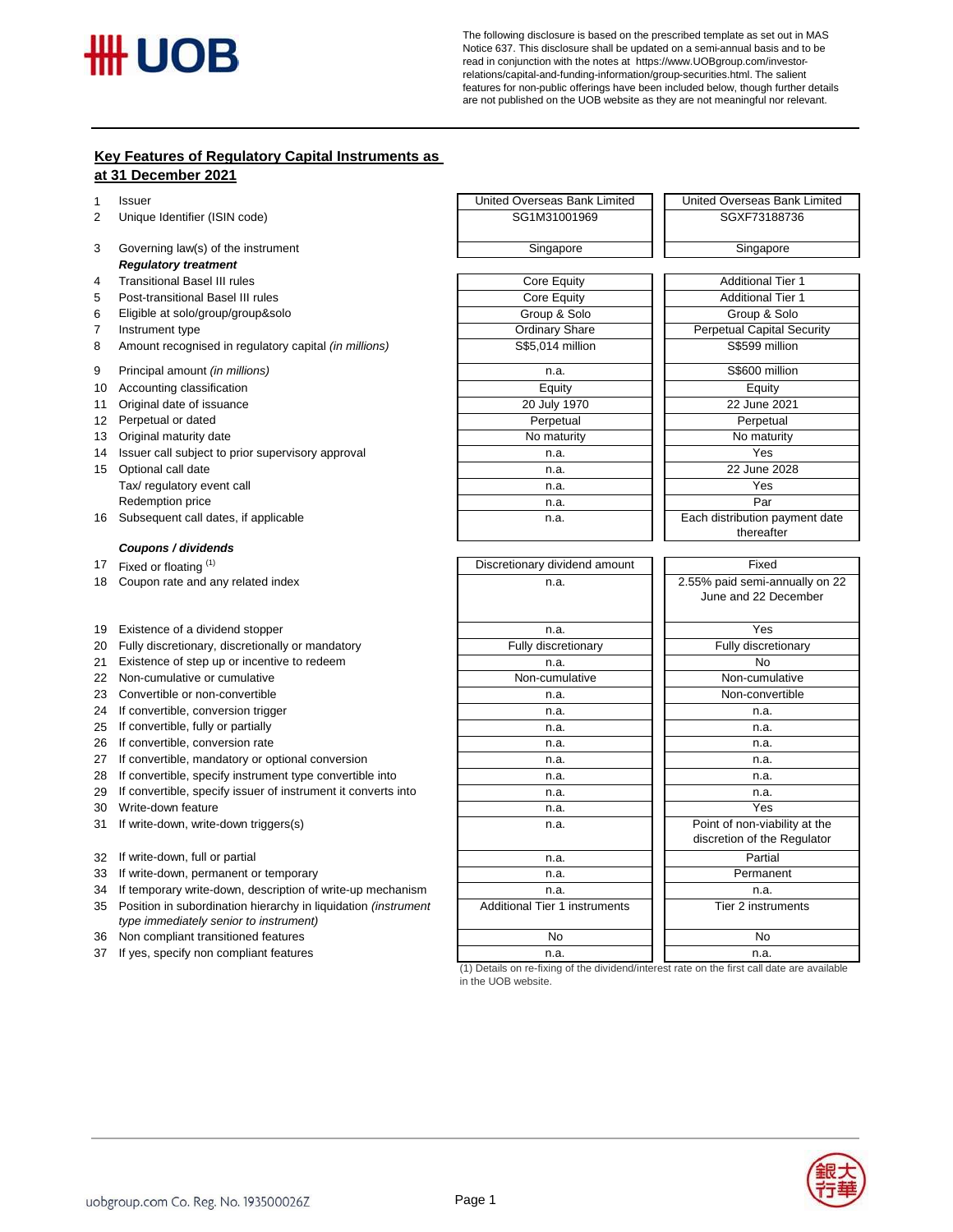## **Key Features of Regulatory Capital Instruments as at 31 December 2021**

1 Issuer

- 2 Unique Identifier (ISIN code)
- 3 Governing law(s) of the instrument *Regulatory treatment*
- 4 Transitional Basel III rules
- 5 Post-transitional Basel III rules
- 6 Eligible at solo/group/group&solo
- 7 Instrument type
- 8 Amount recognised in regulatory capital *(in millions)*
- 9 Principal amount *(in millions)*
- 10 Accounting classification
- 11 Original date of issuance
- 12 Perpetual or dated
- 13 Original maturity date
- 14 Issuer call subject to prior supervisory approval
- 15 Optional call date Tax/ regulatory event call Redemption price
- 16 Subsequent call dates, if applicable

## *Coupons / dividends*

- 18 Coupon rate and any related index
- 19 Existence of a dividend stopper
- 20 Fully discretionary, discretionally or mandatory
- 21 Existence of step up or incentive to redeem
- 22 Non-cumulative or cumulative
- 23 Convertible or non-convertible
- 24 If convertible, conversion trigger
- 25 If convertible, fully or partially
- 26 If convertible, conversion rate
- 27 If convertible, mandatory or optional conversion
- 28 If convertible, specify instrument type convertible into
- 29 If convertible, specify issuer of instrument it converts into
- 30 Write-down feature
- 31 If write-down, write-down triggers(s)
- 32 If write-down, full or partial
- 33 If write-down, permanent or temporary
- 34 If temporary write-down, description of write-up mechanism
- 35 Position in subordination hierarchy in liquidation *(instrument type immediately senior to instrument)*
- 36 Non compliant transitioned features
- 37 If yes, specify non compliant features

| United Overseas Bank Limited      | United Overseas Bank Limited      |  |
|-----------------------------------|-----------------------------------|--|
| SGXF91929004                      | SGXF48097749                      |  |
|                                   |                                   |  |
| Singapore                         | Singapore                         |  |
|                                   |                                   |  |
| <b>Additional Tier 1</b>          | <b>Additional Tier 1</b>          |  |
| <b>Additional Tier 1</b>          | <b>Additional Tier 1</b>          |  |
| Group & Solo                      | Group & Solo                      |  |
| <b>Perpetual Capital Security</b> | <b>Perpetual Capital Security</b> |  |
| S\$150 million                    | S\$749 million                    |  |
| S\$150 million                    | S\$750 million                    |  |
| Equity                            | Equity                            |  |
| 15 January 2021                   | 17 July 2019                      |  |
| Perpetual                         | Perpetual                         |  |
| No maturity                       | No maturity                       |  |
| Yes                               | Yes                               |  |
| 15 January 2026                   | 17 July 2026                      |  |
| Yes                               | Yes                               |  |
| Par                               | Par                               |  |
| Each distribution payment date    | Each distribution payment date    |  |
| thereafter                        | thereafter                        |  |
|                                   |                                   |  |

| Fixed                          | Fixed                          |
|--------------------------------|--------------------------------|
| 2.25% paid semi-annually on 15 | 3.58% paid semi-annually on 17 |
| January and 15 July            | January and 17 July            |
|                                |                                |
| Yes                            | Yes                            |
| Fully discretionary            | Fully discretionary            |
| No                             | No                             |
| Non-cumulative                 | Non-cumulative                 |
| Non-convertible                | Non-convertible                |
| n.a.                           | n.a.                           |
| n.a.                           | n.a.                           |
| n.a.                           | n.a.                           |
| n.a.                           | n.a.                           |
| n.a.                           | n.a.                           |
| n.a.                           | n.a.                           |
| Yes                            | Yes                            |
| Point of non-viability at the  | Point of non-viability at the  |
| discretion of the Regulator    | discretion of the Regulator    |
| Partial                        | Partial                        |
| Permanent                      | Permanent                      |
| n.a.                           | n.a.                           |
| Tier 2 instruments             | Tier 2 instruments             |
|                                |                                |
| No                             | No                             |
| n.a.                           | n.a.                           |

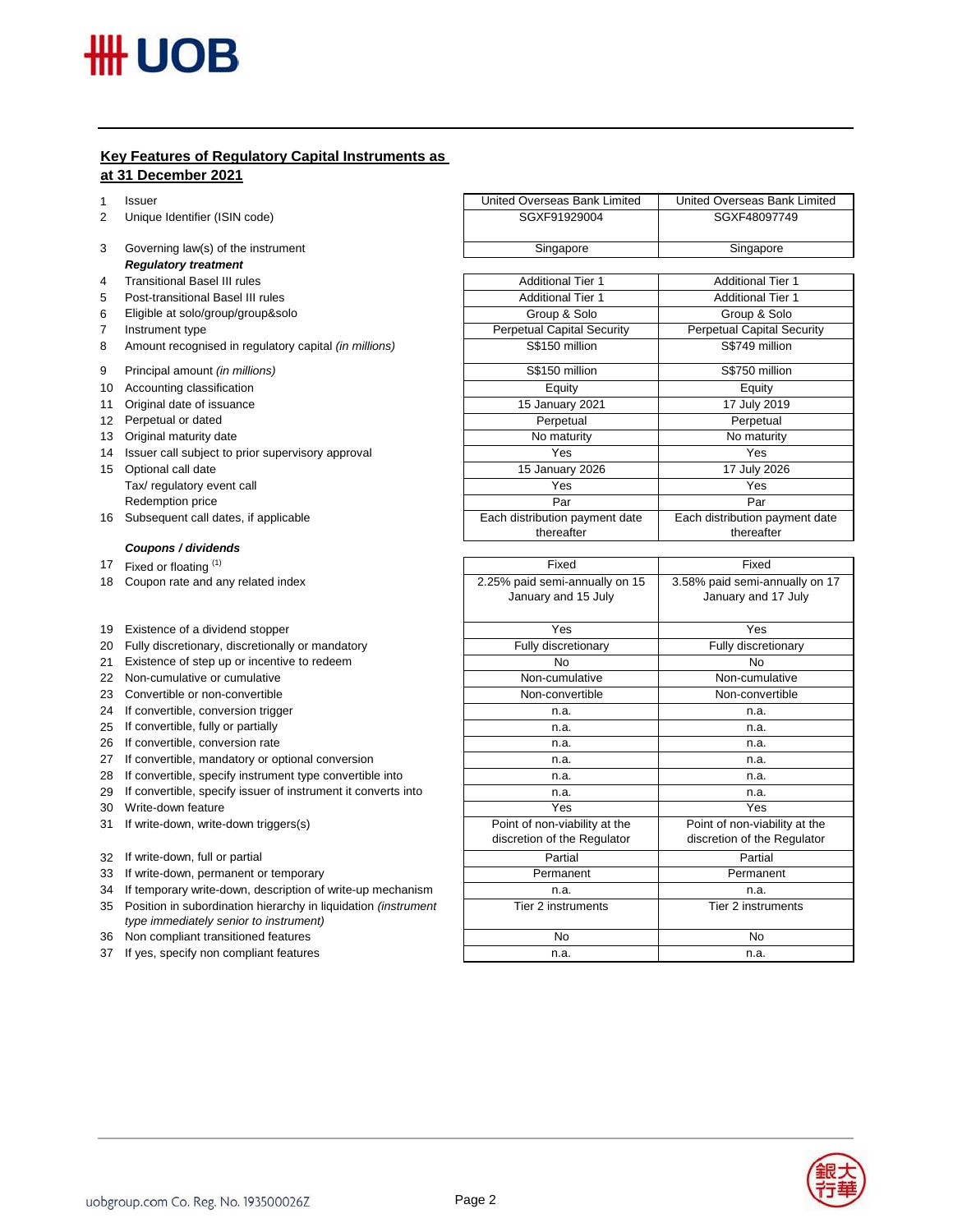# **Key Features of Regulatory Capital Instruments as at 31 December 2021**

1 Issuer

- 2 Unique Identifier (ISIN code)
- 3 Governing law(s) of the instrument *Regulatory treatment*
- 4 Transitional Basel III rules
- 5 Post-transitional Basel III rules
- 6 Eligible at solo/group/group&solo
- 7 Instrument type
- 8 Amount recognised in regulatory capital *(in millions)*
- 9 Principal amount *(in millions)*
- 10 Accounting classification
- 11 Original date of issuance
- 12 Perpetual or dated
- 13 Original maturity date
- 14 Issuer call subject to prior supervisory approval
- 15 Optional call date Tax/ regulatory event call Redemption price
- 16 Subsequent call dates, if applicable

## *Coupons / dividends*

- 18 Coupon rate and any related index
- 19 Existence of a dividend stopper
- 20 Fully discretionary, discretionally or mandatory
- 21 Existence of step up or incentive to redeem
- 22 Non-cumulative or cumulative
- 23 Convertible or non-convertible
- 24 If convertible, conversion trigger
- 25 If convertible, fully or partially
- 26 If convertible, conversion rate
- 27 If convertible, mandatory or optional conversion
- 28 If convertible, specify instrument type convertible into
- 29 If convertible, specify issuer of instrument it converts into
- 30 Write-down feature
- 31 If write-down, write-down triggers(s)
- 32 If write-down, full or partial
- 33 If write-down, permanent or temporary
- 34 If temporary write-down, description of write-up mechanism
- 35 Position in subordination hierarchy in liquidation *(instrument type immediately senior to instrument)*
- 36 Non compliant transitioned features
- 37 If yes, specify non compliant features

| United Overseas Bank Limited      | United Overseas Bank Limited        |  |
|-----------------------------------|-------------------------------------|--|
| XS1699845068                      | US91127LAE02 /                      |  |
|                                   | <b>US91127KAE29</b>                 |  |
| Singapore                         | Singapore                           |  |
|                                   |                                     |  |
| <b>Additional Tier 1</b>          | Tier <sub>2</sub>                   |  |
| <b>Additional Tier 1</b>          | Tier 2                              |  |
| Group & Solo                      | Group & Solo                        |  |
| <b>Perpetual Capital Security</b> | <b>Subordinated Debt</b>            |  |
| S\$879 million                    | S\$987 million                      |  |
| US\$650 million                   | US\$750 million                     |  |
| Equity                            | Liability                           |  |
| 19 October 2017                   | 14 April 2021                       |  |
| Perpetual                         | Dated                               |  |
| No maturity                       | 14 October 2031                     |  |
| Yes                               | Yes                                 |  |
| 19 October 2023                   | 14 October 2026                     |  |
| Yes                               | Yes                                 |  |
| Par                               | Par                                 |  |
| Each distribution payment date    | Not applicable. One time call only. |  |
| thereafter                        |                                     |  |
|                                   |                                     |  |
| Fixed                             | Fixed                               |  |
| 3.875% paid semi-annually on 19   | 2.00% paid semi-annually on 14      |  |
| April and 19 October              | April and 14 October                |  |
|                                   |                                     |  |

| $0.01070$ paid $0.0111$ annually $0.1110$<br>April and 19 October | $2.00\%$ paid softling integrity on the $-$<br>April and 14 October |
|-------------------------------------------------------------------|---------------------------------------------------------------------|
|                                                                   |                                                                     |
| Yes                                                               | No                                                                  |
| Fully discretionary                                               | Mandatory                                                           |
| No                                                                | No                                                                  |
| Non-cumulative                                                    | Cumulative                                                          |
| Non-convertible                                                   | Non-convertible                                                     |
| n.a.                                                              | n.a.                                                                |
| n.a.                                                              | n.a.                                                                |
| n.a.                                                              | n.a.                                                                |
| n.a.                                                              | n.a.                                                                |
| n.a.                                                              | n.a.                                                                |
| n.a.                                                              | n.a.                                                                |
| Yes                                                               | Yes                                                                 |
| Point of non-viability at the                                     | Point of non-viability at the                                       |
| discretion of the Regulator                                       | discretion of the Regulator                                         |
| Partial                                                           | Partial                                                             |
| Permanent                                                         | Permanent                                                           |
| n.a.                                                              | n.a.                                                                |
| Tier 2 instruments                                                | Unsubordinated and unsecured                                        |
|                                                                   | obligations                                                         |
| No                                                                | No                                                                  |
| n.a.                                                              | n.a.                                                                |

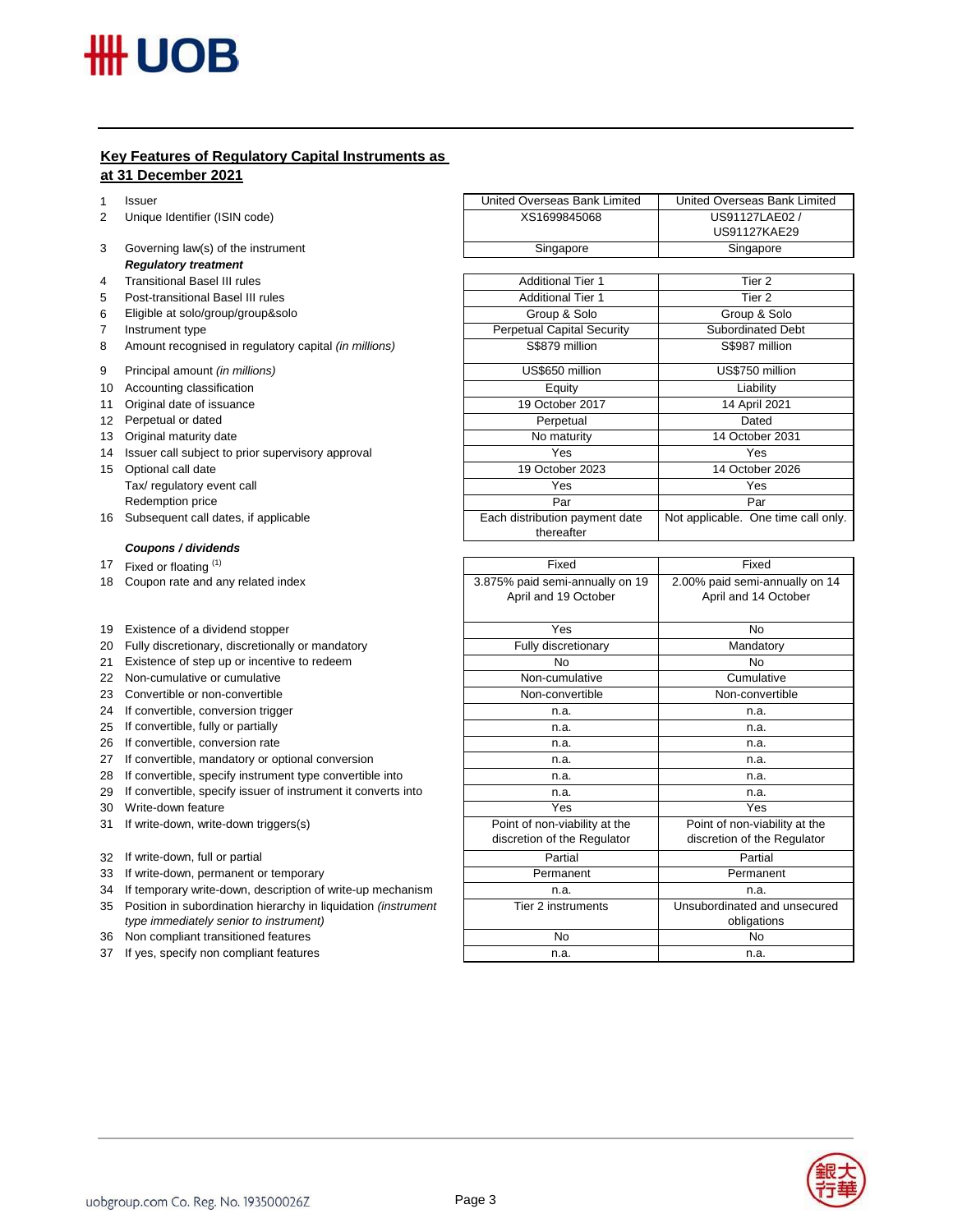# **Key Features of Regulatory Capital Instruments as at 31 December 2021**

1 Issuer

- 2 Unique Identifier (ISIN code)
- 3 Governing law(s) of the instrument *Regulatory treatment*
- 4 Transitional Basel III rules
- 5 Post-transitional Basel III rules
- 6 Eligible at solo/group/group&solo
- 7 Instrument type
- 8 Amount recognised in regulatory capital *(in millions)*
- 9 Principal amount *(in millions)*
- 10 Accounting classification
- 11 Original date of issuance
- 12 Perpetual or dated
- 13 Original maturity date
- 14 Issuer call subject to prior supervisory approval
- 15 Optional call date Tax/ regulatory event call Redemption price
- 16 Subsequent call dates, if applicable

## *Coupons / dividends*

- 18 Coupon rate and any related index
- 19 Existence of a dividend stopper
- 20 Fully discretionary, discretionally or mandatory
- 21 Existence of step up or incentive to redeem
- 22 Non-cumulative or cumulative
- 23 Convertible or non-convertible
- 24 If convertible, conversion trigger
- 25 If convertible, fully or partially
- 26 If convertible, conversion rate
- 27 If convertible, mandatory or optional conversion
- 28 If convertible, specify instrument type convertible into
- 29 If convertible, specify issuer of instrument it converts into
- 30 Write-down feature
- 31 If write-down, write-down triggers(s)
- 32 If write-down, full or partial
- 33 If write-down, permanent or temporary
- 34 If temporary write-down, description of write-up mechanism
- 35 Position in subordination hierarchy in liquidation *(instrument type immediately senior to instrument)*
- 36 Non compliant transitioned features
- 37 If yes, specify non compliant features

| United Overseas Bank Limited        | United Overseas Bank Limited        |  |
|-------------------------------------|-------------------------------------|--|
| XS2230275633                        | US91127LAC46 /                      |  |
|                                     | <b>US91127KAC62</b>                 |  |
| Singapore                           | Singapore                           |  |
|                                     |                                     |  |
| Tier <sub>2</sub>                   | Tier <sub>2</sub>                   |  |
| Tier <sub>2</sub>                   | Tier <sub>2</sub>                   |  |
| Group & Solo                        | Group & Solo                        |  |
| <b>Subordinated Debt</b>            | <b>Subordinated Debt</b>            |  |
| S\$795 million                      | S\$833 million                      |  |
| US\$600 million                     | US\$600 million                     |  |
| Liability                           | Liability                           |  |
| 16 September 2020                   | 15 April 2019                       |  |
| Dated                               | Dated                               |  |
| 16 March 2031                       | 15 April 2029                       |  |
| Yes                                 | Yes                                 |  |
| 16 March 2026                       | 15 April 2024                       |  |
| Yes                                 | Yes                                 |  |
| Par                                 | Par                                 |  |
| Not applicable. One time call only. | Not applicable. One time call only. |  |
|                                     |                                     |  |
| Fixed                               | Fixed                               |  |
| 1.75% paid semi-annually on 16      | 3.75% paid semi-annually on 15      |  |
| March and 16 September              | April and 15 October                |  |
| N <sub>0</sub>                      | <b>No</b>                           |  |
| Mandatory                           | Mandatory                           |  |
| No                                  | <b>No</b>                           |  |

| No.                           | No                            |
|-------------------------------|-------------------------------|
| Cumulative                    | Cumulative                    |
| Non-convertible               | Non-convertible               |
| n.a.                          | n.a.                          |
| n.a.                          | n.a.                          |
| n.a.                          | n.a.                          |
| n.a.                          | n.a.                          |
| n.a.                          | n.a.                          |
| n.a.                          | n.a.                          |
| Yes                           | Yes                           |
| Point of non-viability at the | Point of non-viability at the |
| discretion of the Regulator   | discretion of the Regulator   |
| Partial                       | Partial                       |
| Permanent                     | Permanent                     |
| n.a.                          | n.a.                          |
| Unsubordinated and unsecured  | Unsubordinated and unsecured  |
| obligations                   | obligations                   |
| No                            | No                            |
| n.a.                          | n.a.                          |
|                               |                               |

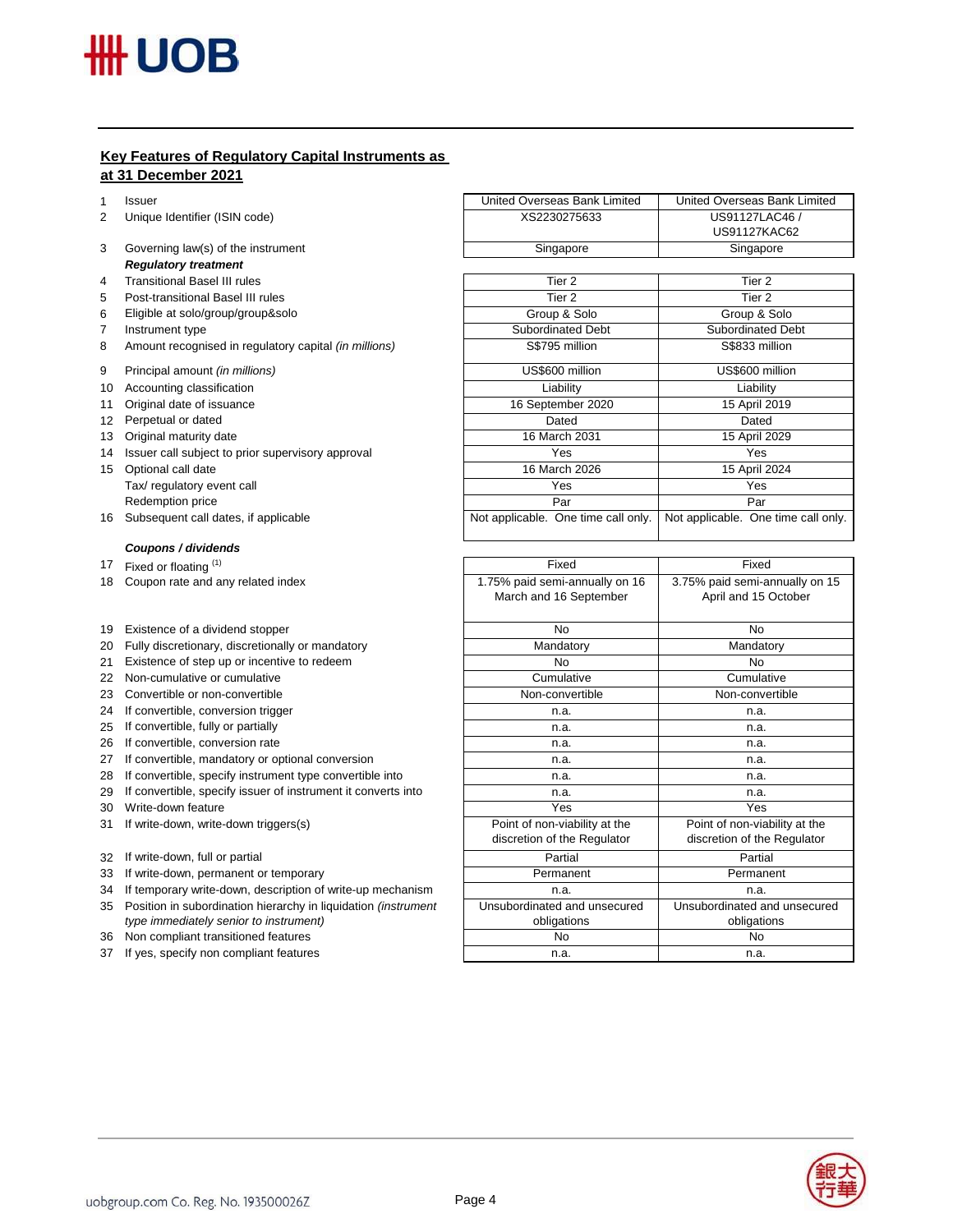# **Key Features of Regulatory Capital Instruments as at 31 December 2021**

1 Issuer

- 2 Unique Identifier (ISIN code)
- 3 Governing law(s) of the instrument *Regulatory treatment*
- 4 Transitional Basel III rules
- 5 Post-transitional Basel III rules
- 6 Eligible at solo/group/group&solo
- 7 Instrument type
- 8 Amount recognised in regulatory capital *(in millions)*
- 9 Principal amount *(in millions)*
- 10 Accounting classification
- 11 Original date of issuance
- 12 Perpetual or dated
- 13 Original maturity date
- 14 Issuer call subject to prior supervisory approval
- 15 Optional call date Tax/ regulatory event call Redemption price
- 16 Subsequent call dates, if applicable

## *Coupons / dividends*

- 18 Coupon rate and any related index
- 19 Existence of a dividend stopper
- 20 Fully discretionary, discretionally or mandatory
- 21 Existence of step up or incentive to redeem
- 22 Non-cumulative or cumulative
- 23 Convertible or non-convertible
- 24 If convertible, conversion trigger
- 25 If convertible, fully or partially
- 26 If convertible, conversion rate
- 27 If convertible, mandatory or optional conversion
- 28 If convertible, specify instrument type convertible into
- 29 If convertible, specify issuer of instrument it converts into
- 30 Write-down feature
- 31 If write-down, write-down triggers(s)
- 32 If write-down, full or partial
- 33 If write-down, permanent or temporary
- 34 If temporary write-down, description of write-up mechanism
- 35 Position in subordination hierarchy in liquidation *(instrument type immediately senior to instrument)*
- 36 Non compliant transitioned features
- 37 If yes, specify non compliant features

| United Overseas Bank Limited        | United Overseas Bank Limited        |  |
|-------------------------------------|-------------------------------------|--|
| SG79A8000002                        | XS1485603408                        |  |
| Singapore                           | Singapore                           |  |
|                                     |                                     |  |
| Tier <sub>2</sub>                   | Tier <sub>2</sub>                   |  |
| Tier <sub>2</sub>                   | Tier <sub>2</sub>                   |  |
| Group & Solo                        | Group & Solo                        |  |
| <b>Subordinated Debt</b>            | <b>Subordinated Debt</b>            |  |
| S\$770 million                      | S\$813 million                      |  |
| S\$750 million                      | US\$600 million                     |  |
| Liability                           | Liability                           |  |
| 27 February 2017                    | 8 September 2016                    |  |
| Dated                               | Dated                               |  |
| 27 February 2029                    | 8 March 2027                        |  |
| Yes                                 | Yes                                 |  |
| 27 February 2024                    | 8 March 2022                        |  |
| Yes                                 | Yes                                 |  |
| Par                                 | Par                                 |  |
| Not applicable. One time call only. | Not applicable. One time call only. |  |

| Fixed                                                        | Fixed                                                        |  |
|--------------------------------------------------------------|--------------------------------------------------------------|--|
| 3.50% paid semi-annually on 27<br>February and 27 August     | 2.88% paid semi-annually on 8<br>March and 8 September       |  |
| No                                                           | N <sub>o</sub>                                               |  |
| Mandatory                                                    | Mandatory                                                    |  |
| No                                                           | No                                                           |  |
| Cumulative                                                   | Cumulative                                                   |  |
| Non-convertible                                              | Non-convertible                                              |  |
| n.a.                                                         | n.a.                                                         |  |
| n.a.                                                         | n.a.                                                         |  |
| n.a.                                                         | n.a.                                                         |  |
| n.a.                                                         | n.a.                                                         |  |
| n.a.                                                         | n.a.                                                         |  |
| n.a.                                                         | n.a.                                                         |  |
| Yes                                                          | Yes                                                          |  |
| Point of non-viability at the<br>discretion of the Regulator | Point of non-viability at the<br>discretion of the Regulator |  |
| Partial                                                      | Partial                                                      |  |
| Permanent                                                    | Permanent                                                    |  |
| n.a.                                                         | n.a.                                                         |  |
| Unsubordinated and unsecured<br>obligations                  | Unsubordinated and unsecured<br>obligations                  |  |
| No                                                           | No                                                           |  |
| n.a.                                                         | n.a.                                                         |  |